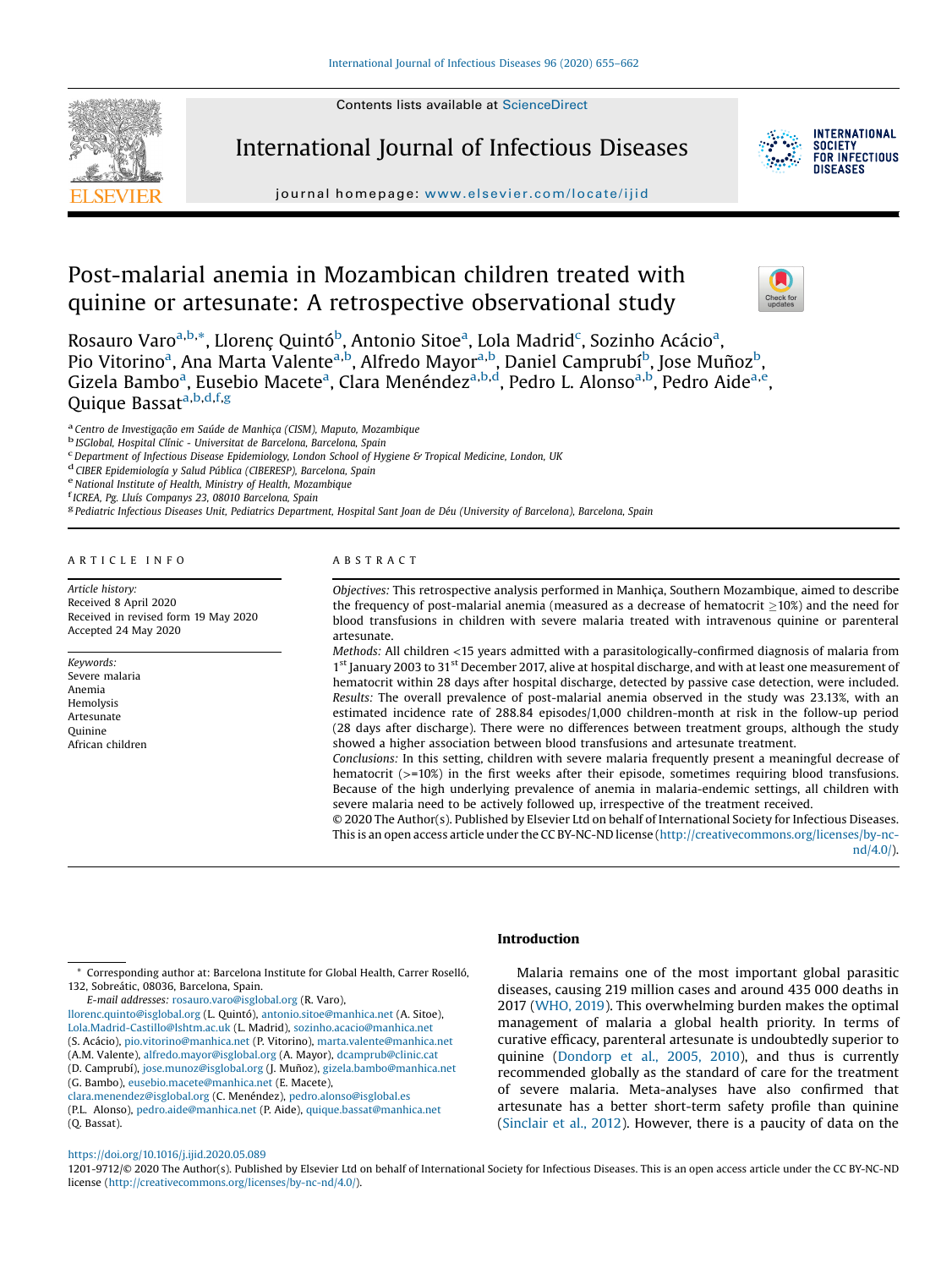mid-term adverse events after the treatment period. Furthermore, in real-life conditions, late complications after discharge may be undetected under routine health assistance, considering the fragile health infrastructure in most countries where malaria is highly endemic ([Rolling](#page-7-0) et al., 2014). Consequently, it was not until the introduction of parenteral artesunate as the first-line treatment for imported malaria in non-endemic countries that reports of post– artesunate delayed hemolysis (PADH) emerged ([Rolling](#page-7-0) et al., [2015](#page-7-0)). These reports have shown clinically relevant PADH occurring in around 15-30% of patients, typically peaking 2-4 weeks after treatment, causing a frequent need for blood trans-fusions in the most severely ill patients ([Gomez-Junyent](#page-6-0) et al., 2017; Jaureguiberry et al., 2015; [Kreeftmeijer-Vegter](#page-6-0) et al., 2012; Kurth et al., 2017; Lahoud et al., 2015; [Rehman](#page-6-0) et al., 2014; Rolling et al., 2015; Rolling et al., 2013; [Roussel](#page-6-0) et al., 2017; Zoller et al., [2011\)](#page-6-0). The primary mechanism behind these episodes of hemolytic anemia probably relates to the splenic clearance of erythrocytes by pitting (Arguin, 2014; [Jaureguiberry](#page-6-0) et al., 2014). However, evidence generated from non-endemic countries cannot be directly generalized to endemic countries where vulnerable age groups, patient characteristics, clinical manifestations, or quality of care, among other things, may significantly differ [\(Cramer](#page-6-0) et al., [2011](#page-6-0)).

Notably, among specific populations of endemic countries, such as for instance young children, anemic episodes related to malaria treatment could have a profound and synergistic impact, due to the underlying concomitant conditions that are already highly prevalent in these settings, and that are known contributors to the high prevalence of anemia, including iron deficiency, hemoglobinopathies, malnutrition or chronic infections ([Kasse](#page-6-0)baum et al., 2014; [Moraleda](#page-6-0) et al., 2017). Data from different malaria studies conducted so far among African children show a lower incidence of post-malarial anemic events than in patients from non-endemic areas (Burri et al., 2014; [Fanello](#page-6-0) et al., 2017; [Hawkes](#page-6-0) et al., 2019; Rolling et al., 2014; Sagara et al., 2014; Scheu et al., [2019](#page-6-0)). However, the scarce data available regarding the midterm safety in endemic areas of a drug so widely utilized is of concern, as such a potential side-effect could have a significant public-health impact in countries where malaria and anemia coexist, mainly because safe blood products are not readily accessible.

This retrospective analysis aimed to determine, in a rural setting in Mozambique, whether the use of parenteral artesunate in comparison with intravenous quinine, for the treatment of malaria in children, was associated with a higher occurrence of post-malarial anemia (defined as a decrease of hematocrit values >=10%) and a higher need for blood transfusions.

# Methods

## Study design

This is a retrospective analysis of data collected through the Manhiça District Hospital (MDH) outpatient and inpatient pediatric morbidity surveillance system (MSS). All children under 15 years admitted with a diagnosis of malaria from 1 st January 2003 to  $31<sup>st</sup>$  December 2017, confirmed to be discharged alive from the hospital, and with at least one measurement of hematocrit within 28 days after hospital discharge detected by passive case detection, were included.

#### Study setting

Mozambique is one of the ten countries with the highest malaria endemicity in the world, accounting for about 4% of the total global malaria prevalence ([WHO,](#page-7-0) 2019). Mozambique's entire population, estimated to be around 29 million people, is at risk of malaria, and estimates suggest that in 2017, there were approximately 10 million cases and 14,700 estimated deaths ([WHO,](#page-7-0) 2019). In-country parasite prevalence rates are variable but can range from <3% to more than 50%. Artesunate has been recommended as the first-line drug for severe malaria in Mozambique since 2011 (although the drug did not become fully available until 2013), and the shift from quinine to artesunate has gradually occurred across the country [\(Armindo](#page-6-0) Daniel Tiago et al., 2011).

This study was conducted in Manhiça, Southern Mozambique. For the past 20 years, the Centro de Investigação em Saúde de Manhiça (CISM; Manhiça Health Research Centre) has been running a demographic surveillance system (DSS), and aroundthe-clock MSS at the neighboring MDH, which sees around 75,000 pediatric outpatients and admits an average of  $\approx$ S3,000 children annually ([Sacoor](#page-7-0) et al., 2013). Malaria in Manhiça district is perennial, although with a clear seasonality (November-April), coinciding with the rainy season. The district's malaria incidence has markedly changed in the last two decades, ranging from a high initial transmission period (2003–2007) to a moderate-to-low one after that. The leading causes of admission and under-five mortality in Manhiça are malaria, pneumonia, diarrhea, malnutrition, and neonatal pathologies [\(Sacarlal](#page-7-0) et al., 2009). The prevalence of anemia in children admitted to MDH has been proven to be high, with undernutrition, iron deficiency, HIV infection, and malaria being the main contributors identified ([Moraleda](#page-6-0) et al., 2017). Data from the Manhiça district, generated by CISM using the outpatient and inpatient pediatric MSS databases, confirm different micro-epidemiological and clinical malaria patterns within its study area [\(Bassat](#page-6-0) et al., 2008; [Guinovart](#page-6-0) et al., 2008). A comprehensive characterization of MDH, CISM, and the study area can be found elsewhere [\(Sacoor](#page-7-0) et al., [2013\)](#page-7-0).

## Hospital surveillance system

Standardized outpatient and admission questionnaires, which include demographic, clinical, laboratory, and outcome data, are routinely completed for all children <15 years of age attending or being admitted to MDH. On arrival, all children with documented fever ( $> = 37.5$  °C, axillary), a history of fever in the preceding 24 hours, or suspected anemia, are given a fingerprick blood sample to measure packed cell volume (PCV); thick and thin blood films are prepared or histidine-rich protein 2 (HRP2)-based rapid diagnostic tests (RDT) are conducted to screen for P. falciparum infection. HIV status information is not routinely collected. Once the child is discharged alive or has a fatal outcome, up to four final diagnoses, based on the International Classification of Diseases system version 10 (ICD-10), and treatments received are recorded in the questionnaire after reviewing all available results.

#### Laboratory methods

PCV was measured using a microcentrifuge and a Hawksley hematocrit reader card (Hawksley and Sons Ltd., Lancing, United Kingdom). Thick and thin blood films for malaria diagnosis were processed as previously detailed [\(Bassat](#page-6-0) et al., 2008; Bassat et al., [2009](#page-6-0)). The Lambaréné method, which counts parasites against an assumed known blood volume, is the method used to calculate parasitemia [\(Planche](#page-7-0) et al., 2001), which is considered negative if no parasites are detected after examination of 200 oil-immersion fields in a thick blood film. For routine clinical management, CISM's laboratory uses a semiquantitative "cross' system, ranging from 0 (no malaria infection) to 5 (high parasitemia infection) [\(WHO,](#page-7-0) [1999](#page-7-0)).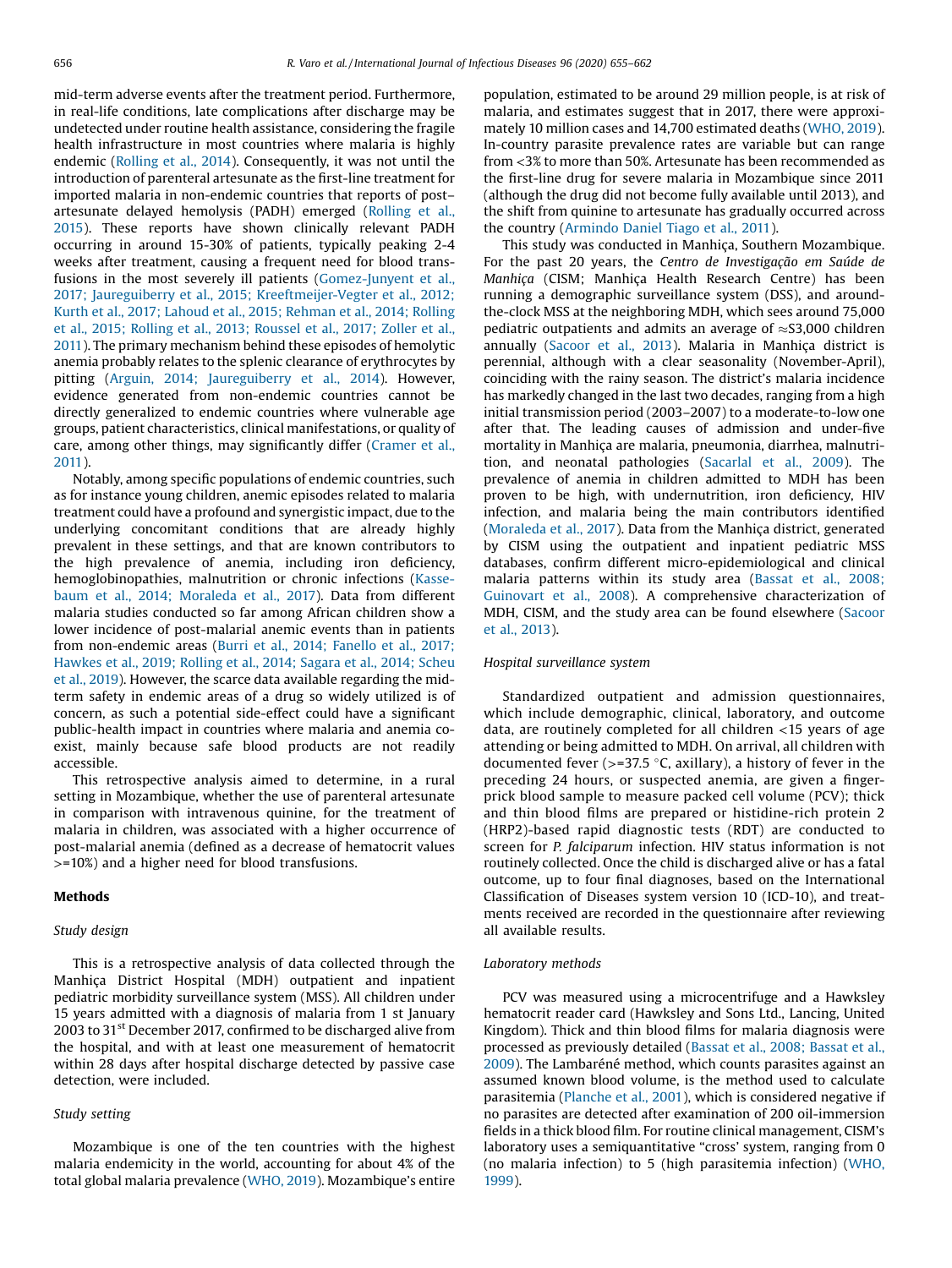## Definitions

R. Varo et al./International Journal of Infectious Diseases 96 (2020) 655-662 657

All case definitions were based on admission data from the standardized questionnaires. A malaria case was defined as a child admitted with fever or a history of fever in the preceding 24 hours, P. falciparum asexual parasitemia > 0 parasites/ $\mu$ L (1- 5 crosses) ([WHO,](#page-7-0) 1999), and a clinical diagnosis of malaria provided by the discharging clinician. Severe malaria cases were defined according to World Health Organization (WHO) definitions, as previously described ([Bassat](#page-6-0) et al., 2008). The Blantyre coma score (BCS) was used to characterize consciousness. Deep coma and impaired consciousness were defined for  $BCS \leq 2$  and  $BCS < 5$ , respectively. Repeated convulsions were defined when occurring two or more times in a day. Prostration was defined as the inability to sit unaided or look for a mother's breast/feed in children who were not yet able to sit. Respiratory distress was defined as deep breathing or indrawing. Hypoglycemia was defined as glycemia  $<$ 2.2  $\mu$ mol/L [\(WHO,](#page-7-0) 2014). Moderate anemia was defined as hematocrit  $<$  42% for children  $\leq$ 28 days and hematocrit  $<$  33% for children > 28 days. Severe anemia was defined as hematocrit < 25% for children  $\leq$  28 days and hematocrit  $<$  15% for children  $>$  28 days. Post-malarial anemia was defined as a decrease of at least 10% from the hematocrit value at the initial hospital admission for any hematocrit value determined within 28 days after discharge. Rather than considering the initiation of treatment as the start of follow-up, as proposed by Jauréguiberry et al. ([Jaureguiberry](#page-6-0) et al., [2014](#page-6-0)), we have chosen discharge as the beginning of follow-up for two main reasons: (1) A lack of hematocrit data from admitted patients beyond recruitment because these are not routinely collected and not included in the standardized admission questionnaires; and (2) The short mean length of admission (quinine group: 3.05 days (95% CI: 2.94 -3.16); and artesunate group: 2.62 days (95% CI: 2.14-3.10) (p-value: 0.0173)) with very few episodes leading to hospitalizations longer than seven days. As we considered this decrease as a non-recurring event, the analysis was restricted to the first episode of a decrease of hematocrit  $\geq$ 10% in children treated for severe malaria [\(Arguin,](#page-6-0) 2014). In the absence of systematic measurements for every child, laboratory markers of hemolysis as lactate dehydrogenase or haptoglobin values (not routinely available in this rural setting), or etiological data of anemia such as iron deficiency, hemoglobinopathies, bacteremia, viral infections (Parvovirus B19, Ebstein Barr Virus, HIV) or intestinal parasitic infections, it was only feasible to describe the general occurrence of anemia (irrespective of type) after treatment in this population. Nutritional status was assessed using anthropometrical Z-scores.

## Case management

Children diagnosed with malaria were managed according to Mozambican national guidelines. During the initial study period (January 2003–September 2006), first-line treatment for uncomplicated malaria included amodiaquine plus sulfadoxine-pyrimethamine (SP). In September 2006, this changed to artesunate plus SP and from 2009 onwards to artemether-lumefantrine, Coartem®). From January 2003 to May 2013, the first-line treatment for severe malaria included parenteral quinine (with an initial loading dose of 20 mg/kg plus subsequent 10 mg/kg doses, three times a day) for a minimum of six doses if completed with treatment with SP, or 21 doses when used as monotherapy. Treatment was switched to oral as soon as the child clinically improved and was able to tolerate it. In this period, artesunate was not available in Manhiça. In 2013, quinine was progressively replaced by artesunate (2.4 mg/kg immediately, then at 12, 24 h and then once daily until oral medication could be taken reliably, for a minimum of three doses). In 2015, and for children weighing less than 20 kg, the dose was increased to 3 mg/kg following an update in WHO recommendations [\(WHO,](#page-7-0) 2015). Blood transfusions were restricted to children with a PCV < 12%, hemoglobin  $\langle 4 \text{ g/dL}$  (when available), or to children with higher values but with clinical signs of decompensation (respiratory distress or signs of heart failure) or neurological impairment [\(Bassat](#page-6-0) et al., 2008). Facilities for intensive care are not available at MDH. All clinical assistance and treatment of admitted children are free of charge. Children requiring specialized care were transferred to Maputo Central Hospital.

## Data management and statistical methods

This study includes all children under 15 years admitted with a diagnosis of malaria during 2003-2017, alive at hospital discharge, and with at least one measurement of hematocrit within 28 days from hospital discharge, detected by passive case detection.

Qualitative variables were compared using a  $\chi^2$  test or Fisher's exact test. Quantitative variables were compared using the Student t-test. Variables with statistically significant differences between treatment groups were used for model estimates adjusted for imbalances in baseline characteristics in children with postmalarial anemia.

Incidence rates were reported as the number of events per 1000 Children-month at risk (CMAR), with 95% confidence intervals (CIs). Differences in time to first-or-only episodes within 28 days after hospital discharge between treatment groups were analyzed by the Log-rank test and Cox regression. Negative binomial regression models were estimated to compare incidence rates of multiple episodes between treatment groups. The association of treatment with at least one episode within 28 days after hospital discharge was assessed by logistic regression models. Also, the equivalence of the cumulative incidence functions between the two treatment groups, accounting for the risk of dying before reaching specified outcomes, was assessed by the weighted logrank test as previously proposed (Fine and [Gray,](#page-6-0) 1999); competing risk regression of sub-hazard ratios was done according to Gray ([Gray,](#page-6-0) 1988) with death as the competing risk to evaluate the association between outcomes and treatment adjusted for other covariates.

Anthropometrical Z-scores were computed using the LMS method and the British and WHO Child Growth Standards composite data file for term births implemented by the zanthro command in Stata [\(StataCorp,](#page-7-0) 2017). Statistical comparisons were performed at a two-sided significance level of 0.05, and 95%. Confidence Intervals were calculated for all estimations. All analyses were performed using Stata/SE software version 14.1 ([StataCorp,](#page-7-0) 2017)

## Ethical approval

This study retrospectively assessed data collected in the context of routine clinical practice. The MSS in place at MDH has been approved by the National Bioethics Committee for Health of Mozambican (CNBS-IRB00002657). The analytical plan of this specific analysis was assessed and approved by CISM's Internal Scientific Committee.

## Results

During the 15-year study period (1st January 2003 to 31st December 2017), 23523 children <15 years of age were admitted to MDH. On admission, 9523/23523 (40.48%) children had a malaria diagnosis according to the case definition. Among these, 9461/ 9523 (99.34%) were alive at discharge; 62/9523 (0.65%) hospital deaths were registered. Fifty-five out of the 62 malaria deaths were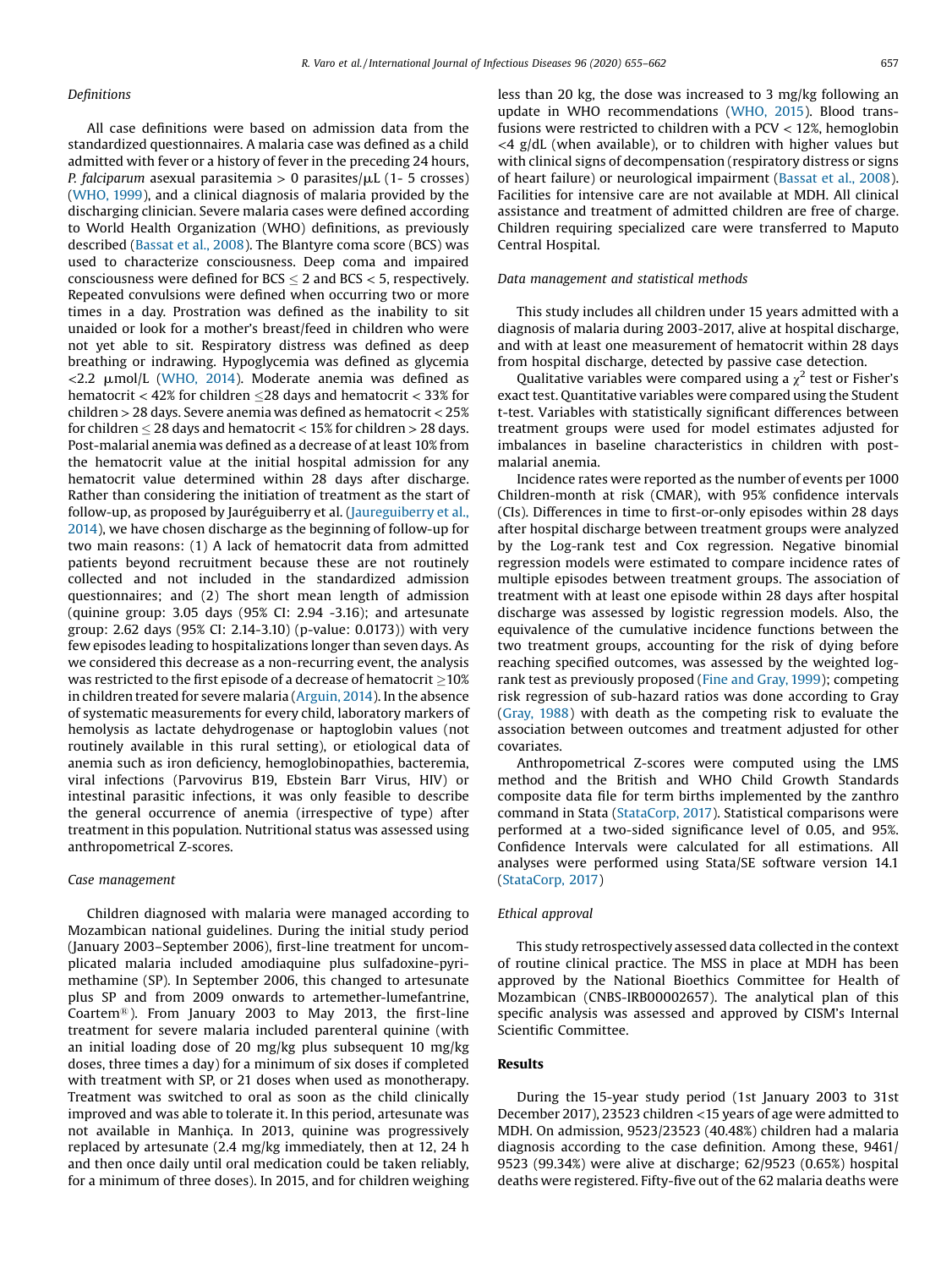

Figure 1. Study profile.

children treated with quinine, and five out of 62 were treated with artesunate (Figure 1). Of those alive, 1519 (16.05%) children had at least one passive case detection contact with the MSS, including at least one hematocrit value detected within the 28 days after hospital discharge. There were 7942 children with unknown values of hematocrit (6345 quinine, 1358 artesunate, 149 others). Children without hematocrit data were excluded from the analysis. Of those with hematocrit data, 1333 (87.75%) had initially received quinine for their malaria treatment, 154 (10.13%) parenteral artesunate, and 32 (2.1%) other treatments.

# Baseline characteristics of children by treatment group (univariate analysis)

[Table](#page-4-0) 1 compares the baseline characteristics of admitted children treated with artesunate or quinine. Values of hematocrit during their original admission and proportion of malaria cases with severe anemia were similar in both groups. Children treated with quinine tended to have higher respiratory and heart rates ( $p <$ 0.0001, both), and they also had a higher percentage of palpable spleens ( $p < 0.0001$ ). Children receiving artesunate were more prone to present with impaired consciousness and deep coma (p = 0.0115 and  $p = 0.0190$ ).

#### Prevalence of post-malarial anemia

Of those children with known hematocrit values within 28 days after hospital discharge, 154/1519 (10.13%) had been treated with artesunate, and 1333/1519 (87.75%) had received quinine (Figure 1). No differences were observed in terms of the prevalence of post-malarial anemia according to the treatment group: 22.8% (305/1333) in the quinine group vs. 25.32% (39/154) in the artesunate group (OR = 1.14, 95% CI = 0.78, 1.68; p-value: 0.4962) ([Table](#page-4-0) 2).

## Post-malarial anemia incidence rates

The overall incidence rate of post-malarial anemia episodes throughout the study period was 288.84 episodes/1000 CMAR (CI: 259.88, 321.04). There were no differences in the incidence of anemia between children receiving artesunate and those treated with quinine (285.42 episodes/1000 CMAR vs. 318.8 episodes/1000 CMAR; Hazard ratio (HR): 1.12, 95% CI: 0.81-1.57; p-value: 0.4879) ([Table](#page-4-0) 3). Mean time to post-malarial anemia episode was 16.89 days (95%CI: 16.06-17.72) in the artesunate group and 16.74 days (95%CI: 14.40-19.08) in the quinine group, without statistical difference (p-value: 0.9078). The cumulative incidence curve estimates for time to the first-or-only episode of post-malarial anemia did not show any differences according to treatment received (Weighted log-rank test for the Cumulative Incidence of anemia episode: Chi2(1) =  $0.48$ ; p-value =  $0.4877$ ) ([Figure](#page-5-0) 2).

Given that this was not a randomized control trial, it would appear essential to adjust the comparison to potential existing confounders. The adjusted analysis further explored the differences between the two treatment groups, identifying splenomegaly as the single factor that remained independently associated with post-malarial anemia during the 28 period days postdischarge (Supplementary material, tables 1 and 2), with no evidence of other significant differences.

#### Blood transfusions

The overall rate of blood transfusions during the follow-up period was 20.64 episodes/1,000 CMAR (CI: 14.15, 30.09). Artesunaterecipients showed a higher rate when compared to the quinine group (6/154 vs. 21/1133; 44.73 episodes/1,000 CMAR vs. 17.88 episodes/ 1,000 CMAR, respectively)(HR: 2.50; CI = 1.01–6.19; p-value: 0.0479) ([Table](#page-5-0) 4). This difference was still statistically significant when adjusting for other variables (supplementary material, [Table](#page-4-0) 3).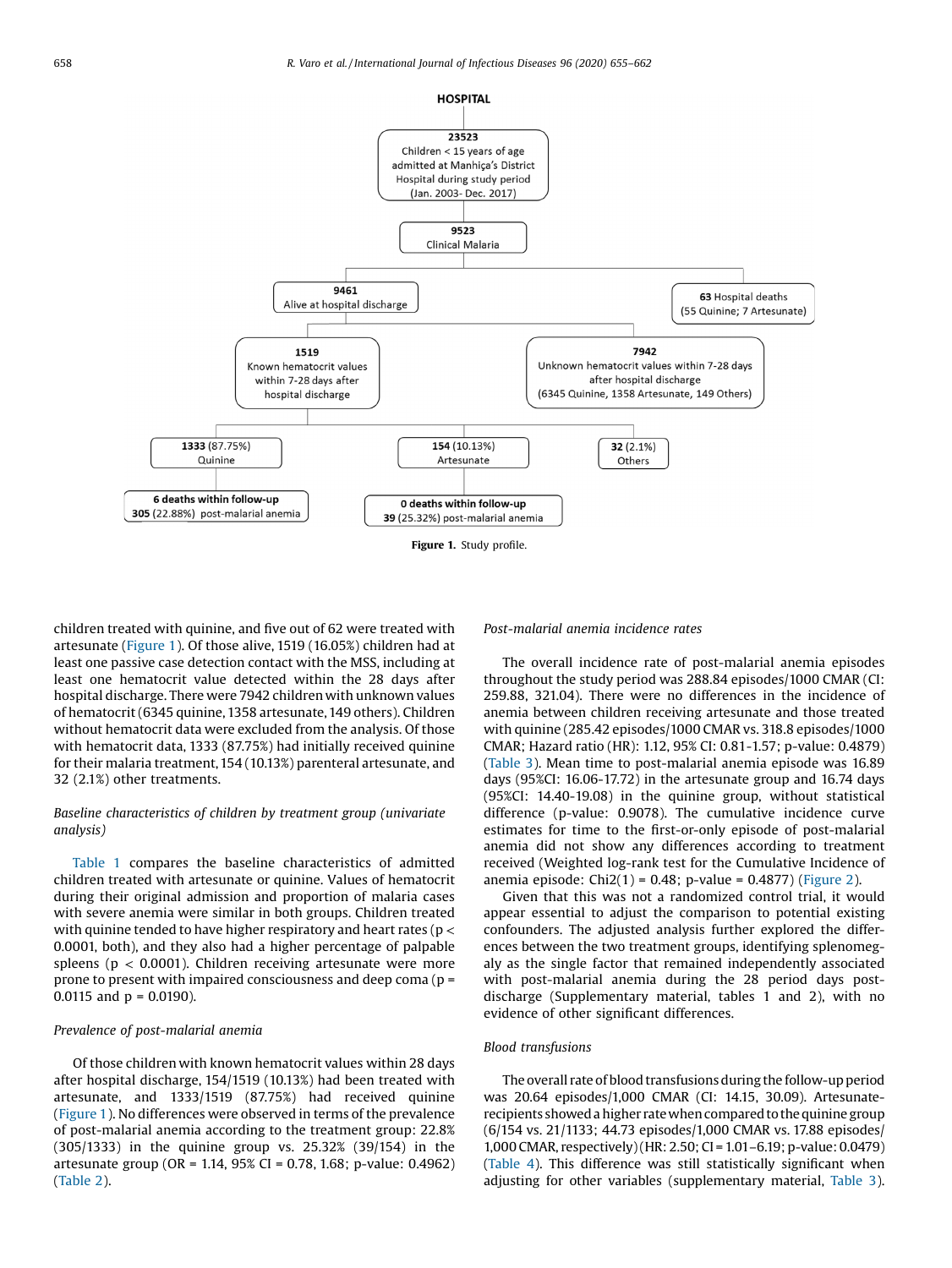## <span id="page-4-0"></span>Table 1

 $\overline{a}$ 

Univariate analysis of clinical variables and diagnosis according to treatment group.

| Quinine ( $N = 1333$ )<br>Artesunate ( $N = 154$ )<br>Sex <sup>1</sup><br>$0.4438^2$<br>Male<br>701 (53%)<br>74 (48%)<br>775 (52%)<br>Female<br>631 (47%)<br>76 (49%)<br>707 (48%)<br>$< 0.0001$ <sup>2</sup><br>Age at discharge <sup>1</sup><br>$0 - 1y$<br>290 (22%)<br>15 (10%)<br>305 (21%)<br>922 (69%)<br>100 (65%)<br>1022 (69%)<br>$1y - 5y$<br>121 (9%)<br>39 (25%)<br>160 (11%)<br>5y<-15y<br>$< 0.0001$ <sup>2</sup><br>Parasitemia at admission 1<br>10(6%)<br>Low<br>126 (9%)<br>136 (9%)<br>$(1-2$ crosses)<br>Medium (3-4 crosses)<br>650 (49%)<br>43 (28%)<br>693 (47%)<br>557 (42%)<br>101 (66%)<br>High<br>658 (44%)<br>$($ >4 crosses)<br>Length of admission (days) $3$<br>0.0173 <sup>4</sup><br>3.00; (2.90, 3.11) [1487]<br>3.05(2.94, 3.16)<br>$2.62$ (2.14, 3.10) [154]<br>[1333]<br>$<$ 0.0001 $^4\,$<br>Weight $(kg)^3$<br>11.34 (11.08, 11.61)<br>13.83 (13.04,14.63)<br>11.60; (11.34,11.85)<br>[1332]<br>$[154]$<br>[1486]<br>Height (cm) $3$<br>< 0.0001 <sup>4</sup><br>84.69; (83.80, 85.57)<br>83.80 (82.89, 84.72)<br>92.63 (89.61, 95.65)<br>[1217]<br>[135]<br>[1352]<br>BMI: Body Mass Index ( $\text{kg/m}^2$ ) <sup>3</sup><br>0.6673 <sup>4</sup><br>15.83 (15.54, 16.13)<br>15.64 (15.30, 15.98)<br>15.82; (15.55, 16.08)<br>[1216]<br>[135]<br>[1351]<br>Weight for age $z$ -score $3$<br>0.95874<br>$-0.90; (-0.97, -0.84)$<br>$-0.90$ ( $-0.97$ , $-0.84$ )<br>$-0.91$ (-1.10, -0.72)<br>[1312]<br>[149]<br>[1461]<br>Length/height for age z-score <sup>3</sup><br>0.9673 4<br>$-0.96$ ( $-1.05$ , $-0.87$ )<br>$-0.97$ (-1.23, -0.71)<br>$-0.96; (-1.05, -0.88)$<br>[1185]<br>$[129]$<br>[1314]<br>BMI for age z-score <sup>3</sup><br>0.4979 4<br>$-0.36$ ( $-0.44$ , $-0.28$ )<br>$-0.27$ ( $-0.51$ , $-0.03$ )<br>$-0.35$ ; ( $-0.42$ , $-0.27$ )<br>[1182]<br>[130]<br>[1312]<br>Malnutrition as a secondary diagnosis (E40-E46 at ICD-10) <sup>5</sup><br>0.0450 <sup>2</sup><br>34 / 1333 [3%; (2, 4)]<br>$0/154$ [0%; (0, 2)]<br>34 / 1487 [2%; (2, 3)]<br>< 0.0001 <sup>2</sup><br>Palpable spleen <sup>5</sup><br>355 / 1332 [27%; (24, 29)]<br>$17/153$ [11%; (7, 17)]<br>372 / 1485 [25%; (23, 27)] |
|----------------------------------------------------------------------------------------------------------------------------------------------------------------------------------------------------------------------------------------------------------------------------------------------------------------------------------------------------------------------------------------------------------------------------------------------------------------------------------------------------------------------------------------------------------------------------------------------------------------------------------------------------------------------------------------------------------------------------------------------------------------------------------------------------------------------------------------------------------------------------------------------------------------------------------------------------------------------------------------------------------------------------------------------------------------------------------------------------------------------------------------------------------------------------------------------------------------------------------------------------------------------------------------------------------------------------------------------------------------------------------------------------------------------------------------------------------------------------------------------------------------------------------------------------------------------------------------------------------------------------------------------------------------------------------------------------------------------------------------------------------------------------------------------------------------------------------------------------------------------------------------------------------------------------------------------------------------------------------------------------------------------------------------------------------------------------------------------------------------------------------------------------------------|
|                                                                                                                                                                                                                                                                                                                                                                                                                                                                                                                                                                                                                                                                                                                                                                                                                                                                                                                                                                                                                                                                                                                                                                                                                                                                                                                                                                                                                                                                                                                                                                                                                                                                                                                                                                                                                                                                                                                                                                                                                                                                                                                                                                |
|                                                                                                                                                                                                                                                                                                                                                                                                                                                                                                                                                                                                                                                                                                                                                                                                                                                                                                                                                                                                                                                                                                                                                                                                                                                                                                                                                                                                                                                                                                                                                                                                                                                                                                                                                                                                                                                                                                                                                                                                                                                                                                                                                                |
|                                                                                                                                                                                                                                                                                                                                                                                                                                                                                                                                                                                                                                                                                                                                                                                                                                                                                                                                                                                                                                                                                                                                                                                                                                                                                                                                                                                                                                                                                                                                                                                                                                                                                                                                                                                                                                                                                                                                                                                                                                                                                                                                                                |
|                                                                                                                                                                                                                                                                                                                                                                                                                                                                                                                                                                                                                                                                                                                                                                                                                                                                                                                                                                                                                                                                                                                                                                                                                                                                                                                                                                                                                                                                                                                                                                                                                                                                                                                                                                                                                                                                                                                                                                                                                                                                                                                                                                |
|                                                                                                                                                                                                                                                                                                                                                                                                                                                                                                                                                                                                                                                                                                                                                                                                                                                                                                                                                                                                                                                                                                                                                                                                                                                                                                                                                                                                                                                                                                                                                                                                                                                                                                                                                                                                                                                                                                                                                                                                                                                                                                                                                                |
|                                                                                                                                                                                                                                                                                                                                                                                                                                                                                                                                                                                                                                                                                                                                                                                                                                                                                                                                                                                                                                                                                                                                                                                                                                                                                                                                                                                                                                                                                                                                                                                                                                                                                                                                                                                                                                                                                                                                                                                                                                                                                                                                                                |
|                                                                                                                                                                                                                                                                                                                                                                                                                                                                                                                                                                                                                                                                                                                                                                                                                                                                                                                                                                                                                                                                                                                                                                                                                                                                                                                                                                                                                                                                                                                                                                                                                                                                                                                                                                                                                                                                                                                                                                                                                                                                                                                                                                |
|                                                                                                                                                                                                                                                                                                                                                                                                                                                                                                                                                                                                                                                                                                                                                                                                                                                                                                                                                                                                                                                                                                                                                                                                                                                                                                                                                                                                                                                                                                                                                                                                                                                                                                                                                                                                                                                                                                                                                                                                                                                                                                                                                                |
|                                                                                                                                                                                                                                                                                                                                                                                                                                                                                                                                                                                                                                                                                                                                                                                                                                                                                                                                                                                                                                                                                                                                                                                                                                                                                                                                                                                                                                                                                                                                                                                                                                                                                                                                                                                                                                                                                                                                                                                                                                                                                                                                                                |
|                                                                                                                                                                                                                                                                                                                                                                                                                                                                                                                                                                                                                                                                                                                                                                                                                                                                                                                                                                                                                                                                                                                                                                                                                                                                                                                                                                                                                                                                                                                                                                                                                                                                                                                                                                                                                                                                                                                                                                                                                                                                                                                                                                |
|                                                                                                                                                                                                                                                                                                                                                                                                                                                                                                                                                                                                                                                                                                                                                                                                                                                                                                                                                                                                                                                                                                                                                                                                                                                                                                                                                                                                                                                                                                                                                                                                                                                                                                                                                                                                                                                                                                                                                                                                                                                                                                                                                                |
|                                                                                                                                                                                                                                                                                                                                                                                                                                                                                                                                                                                                                                                                                                                                                                                                                                                                                                                                                                                                                                                                                                                                                                                                                                                                                                                                                                                                                                                                                                                                                                                                                                                                                                                                                                                                                                                                                                                                                                                                                                                                                                                                                                |
|                                                                                                                                                                                                                                                                                                                                                                                                                                                                                                                                                                                                                                                                                                                                                                                                                                                                                                                                                                                                                                                                                                                                                                                                                                                                                                                                                                                                                                                                                                                                                                                                                                                                                                                                                                                                                                                                                                                                                                                                                                                                                                                                                                |
|                                                                                                                                                                                                                                                                                                                                                                                                                                                                                                                                                                                                                                                                                                                                                                                                                                                                                                                                                                                                                                                                                                                                                                                                                                                                                                                                                                                                                                                                                                                                                                                                                                                                                                                                                                                                                                                                                                                                                                                                                                                                                                                                                                |
|                                                                                                                                                                                                                                                                                                                                                                                                                                                                                                                                                                                                                                                                                                                                                                                                                                                                                                                                                                                                                                                                                                                                                                                                                                                                                                                                                                                                                                                                                                                                                                                                                                                                                                                                                                                                                                                                                                                                                                                                                                                                                                                                                                |
|                                                                                                                                                                                                                                                                                                                                                                                                                                                                                                                                                                                                                                                                                                                                                                                                                                                                                                                                                                                                                                                                                                                                                                                                                                                                                                                                                                                                                                                                                                                                                                                                                                                                                                                                                                                                                                                                                                                                                                                                                                                                                                                                                                |
|                                                                                                                                                                                                                                                                                                                                                                                                                                                                                                                                                                                                                                                                                                                                                                                                                                                                                                                                                                                                                                                                                                                                                                                                                                                                                                                                                                                                                                                                                                                                                                                                                                                                                                                                                                                                                                                                                                                                                                                                                                                                                                                                                                |
|                                                                                                                                                                                                                                                                                                                                                                                                                                                                                                                                                                                                                                                                                                                                                                                                                                                                                                                                                                                                                                                                                                                                                                                                                                                                                                                                                                                                                                                                                                                                                                                                                                                                                                                                                                                                                                                                                                                                                                                                                                                                                                                                                                |
|                                                                                                                                                                                                                                                                                                                                                                                                                                                                                                                                                                                                                                                                                                                                                                                                                                                                                                                                                                                                                                                                                                                                                                                                                                                                                                                                                                                                                                                                                                                                                                                                                                                                                                                                                                                                                                                                                                                                                                                                                                                                                                                                                                |
|                                                                                                                                                                                                                                                                                                                                                                                                                                                                                                                                                                                                                                                                                                                                                                                                                                                                                                                                                                                                                                                                                                                                                                                                                                                                                                                                                                                                                                                                                                                                                                                                                                                                                                                                                                                                                                                                                                                                                                                                                                                                                                                                                                |
|                                                                                                                                                                                                                                                                                                                                                                                                                                                                                                                                                                                                                                                                                                                                                                                                                                                                                                                                                                                                                                                                                                                                                                                                                                                                                                                                                                                                                                                                                                                                                                                                                                                                                                                                                                                                                                                                                                                                                                                                                                                                                                                                                                |
|                                                                                                                                                                                                                                                                                                                                                                                                                                                                                                                                                                                                                                                                                                                                                                                                                                                                                                                                                                                                                                                                                                                                                                                                                                                                                                                                                                                                                                                                                                                                                                                                                                                                                                                                                                                                                                                                                                                                                                                                                                                                                                                                                                |
|                                                                                                                                                                                                                                                                                                                                                                                                                                                                                                                                                                                                                                                                                                                                                                                                                                                                                                                                                                                                                                                                                                                                                                                                                                                                                                                                                                                                                                                                                                                                                                                                                                                                                                                                                                                                                                                                                                                                                                                                                                                                                                                                                                |
|                                                                                                                                                                                                                                                                                                                                                                                                                                                                                                                                                                                                                                                                                                                                                                                                                                                                                                                                                                                                                                                                                                                                                                                                                                                                                                                                                                                                                                                                                                                                                                                                                                                                                                                                                                                                                                                                                                                                                                                                                                                                                                                                                                |
|                                                                                                                                                                                                                                                                                                                                                                                                                                                                                                                                                                                                                                                                                                                                                                                                                                                                                                                                                                                                                                                                                                                                                                                                                                                                                                                                                                                                                                                                                                                                                                                                                                                                                                                                                                                                                                                                                                                                                                                                                                                                                                                                                                |
|                                                                                                                                                                                                                                                                                                                                                                                                                                                                                                                                                                                                                                                                                                                                                                                                                                                                                                                                                                                                                                                                                                                                                                                                                                                                                                                                                                                                                                                                                                                                                                                                                                                                                                                                                                                                                                                                                                                                                                                                                                                                                                                                                                |
|                                                                                                                                                                                                                                                                                                                                                                                                                                                                                                                                                                                                                                                                                                                                                                                                                                                                                                                                                                                                                                                                                                                                                                                                                                                                                                                                                                                                                                                                                                                                                                                                                                                                                                                                                                                                                                                                                                                                                                                                                                                                                                                                                                |
| Palpable liver <sup>5</sup><br>$0.4523$ <sup>6</sup><br>20 / 1485 [1%; (1, 2)]<br>$17/1332$ [1%; (1, 2)]<br>$3/153$ [2%; (0, 6)]                                                                                                                                                                                                                                                                                                                                                                                                                                                                                                                                                                                                                                                                                                                                                                                                                                                                                                                                                                                                                                                                                                                                                                                                                                                                                                                                                                                                                                                                                                                                                                                                                                                                                                                                                                                                                                                                                                                                                                                                                               |
| Temperature <sup>3</sup><br>0.0727 <sup>4</sup><br>38.37 (38.29, 38.44)<br>38.57 (38.37, 38.77)<br>38.39; (38.32, 38.46)                                                                                                                                                                                                                                                                                                                                                                                                                                                                                                                                                                                                                                                                                                                                                                                                                                                                                                                                                                                                                                                                                                                                                                                                                                                                                                                                                                                                                                                                                                                                                                                                                                                                                                                                                                                                                                                                                                                                                                                                                                       |
| [1328]<br>$[153]$<br>[1481]                                                                                                                                                                                                                                                                                                                                                                                                                                                                                                                                                                                                                                                                                                                                                                                                                                                                                                                                                                                                                                                                                                                                                                                                                                                                                                                                                                                                                                                                                                                                                                                                                                                                                                                                                                                                                                                                                                                                                                                                                                                                                                                                    |
| Heart rate <sup>3</sup><br>< 0.0001 <sup>4</sup><br>130.71; (129.36, 132.07)<br>132.75 (131.34, 134.16)<br>113.37 (109.58, 117.16)                                                                                                                                                                                                                                                                                                                                                                                                                                                                                                                                                                                                                                                                                                                                                                                                                                                                                                                                                                                                                                                                                                                                                                                                                                                                                                                                                                                                                                                                                                                                                                                                                                                                                                                                                                                                                                                                                                                                                                                                                             |
| [1313]<br>$[154]$<br>[1467]                                                                                                                                                                                                                                                                                                                                                                                                                                                                                                                                                                                                                                                                                                                                                                                                                                                                                                                                                                                                                                                                                                                                                                                                                                                                                                                                                                                                                                                                                                                                                                                                                                                                                                                                                                                                                                                                                                                                                                                                                                                                                                                                    |
| Respiratory rate <sup>3</sup><br>< 0.0001 <sup>4</sup><br>41.06 (40.46, 41.66)<br>35.88 (34.29, 37.46)<br>40.52; (39.95, 41.09)                                                                                                                                                                                                                                                                                                                                                                                                                                                                                                                                                                                                                                                                                                                                                                                                                                                                                                                                                                                                                                                                                                                                                                                                                                                                                                                                                                                                                                                                                                                                                                                                                                                                                                                                                                                                                                                                                                                                                                                                                                |
| [1325]<br>[154]<br>[1479]                                                                                                                                                                                                                                                                                                                                                                                                                                                                                                                                                                                                                                                                                                                                                                                                                                                                                                                                                                                                                                                                                                                                                                                                                                                                                                                                                                                                                                                                                                                                                                                                                                                                                                                                                                                                                                                                                                                                                                                                                                                                                                                                      |
| Glycemia (mmol/L) $^3$<br>0.5549 <sup>4</sup><br>6.12 (5.95, 6.29)<br>6.29(5.98, 6.60)<br>$6.13$ ; $(5.98, 6.29)$                                                                                                                                                                                                                                                                                                                                                                                                                                                                                                                                                                                                                                                                                                                                                                                                                                                                                                                                                                                                                                                                                                                                                                                                                                                                                                                                                                                                                                                                                                                                                                                                                                                                                                                                                                                                                                                                                                                                                                                                                                              |
| $[118]$<br>[1375]<br>[1257]                                                                                                                                                                                                                                                                                                                                                                                                                                                                                                                                                                                                                                                                                                                                                                                                                                                                                                                                                                                                                                                                                                                                                                                                                                                                                                                                                                                                                                                                                                                                                                                                                                                                                                                                                                                                                                                                                                                                                                                                                                                                                                                                    |
| Hematocrit at admission <sup>3</sup><br>0.2581 <sup>4</sup><br>27.29 (26.91, 27.68)<br>27.36; (27.00, 27.73)<br>27.98 (26.83, 29.14)                                                                                                                                                                                                                                                                                                                                                                                                                                                                                                                                                                                                                                                                                                                                                                                                                                                                                                                                                                                                                                                                                                                                                                                                                                                                                                                                                                                                                                                                                                                                                                                                                                                                                                                                                                                                                                                                                                                                                                                                                           |
| [1333]<br>[154]<br>[1487]                                                                                                                                                                                                                                                                                                                                                                                                                                                                                                                                                                                                                                                                                                                                                                                                                                                                                                                                                                                                                                                                                                                                                                                                                                                                                                                                                                                                                                                                                                                                                                                                                                                                                                                                                                                                                                                                                                                                                                                                                                                                                                                                      |
| Severe anemia (PCV < 25% if < 28 days, PCV < 15% if $\geq$ 28 days) $^5$<br>$0.5916$ <sup>6</sup><br>34 / 1333 [3%; (2, 4)]<br>$5/154$ [3%; (1, 7)]<br>39 / 1487 [3%; (2, 4)]                                                                                                                                                                                                                                                                                                                                                                                                                                                                                                                                                                                                                                                                                                                                                                                                                                                                                                                                                                                                                                                                                                                                                                                                                                                                                                                                                                                                                                                                                                                                                                                                                                                                                                                                                                                                                                                                                                                                                                                  |
| Deep Coma (BCS $\leq$ 2) <sup>5</sup><br>$0.0190$ <sup>6</sup><br>11 / 1332 $[1\%; (0, 1)]$<br>$5/154$ [3%; (1, 7)]<br>$16/1486$ [1%; (1, 2)]                                                                                                                                                                                                                                                                                                                                                                                                                                                                                                                                                                                                                                                                                                                                                                                                                                                                                                                                                                                                                                                                                                                                                                                                                                                                                                                                                                                                                                                                                                                                                                                                                                                                                                                                                                                                                                                                                                                                                                                                                  |
| Impaired consciousness (BCS $<$ 5) <sup>5</sup><br>0.0115 <sup>2</sup><br>42 / 1332 [3%; (2, 4)]<br>$11 / 154$ [7%; (4, 12)]<br>53 / 1486 [4%; (3, 5)]                                                                                                                                                                                                                                                                                                                                                                                                                                                                                                                                                                                                                                                                                                                                                                                                                                                                                                                                                                                                                                                                                                                                                                                                                                                                                                                                                                                                                                                                                                                                                                                                                                                                                                                                                                                                                                                                                                                                                                                                         |
| Repeated convulsions ( $\geq$ 2/24 h) <sup>5</sup><br>0.1112 <sup>2</sup><br>73 / 218 [33%; (27, 40)]<br>$7/35$ [20%; (8, 37)]<br>80 / 253 [32%; (26, 38)]                                                                                                                                                                                                                                                                                                                                                                                                                                                                                                                                                                                                                                                                                                                                                                                                                                                                                                                                                                                                                                                                                                                                                                                                                                                                                                                                                                                                                                                                                                                                                                                                                                                                                                                                                                                                                                                                                                                                                                                                     |
| Hypoglycemia $\left($ <2.2 mmol/L) <sup>5</sup><br>$1,0000$ <sup>6</sup><br>$16/1260$ [1%; (1, 2)]<br>$1/120$ [1%; (0, 5)]<br>$17/1380$ [1%; (1, 2)]                                                                                                                                                                                                                                                                                                                                                                                                                                                                                                                                                                                                                                                                                                                                                                                                                                                                                                                                                                                                                                                                                                                                                                                                                                                                                                                                                                                                                                                                                                                                                                                                                                                                                                                                                                                                                                                                                                                                                                                                           |
| Prostration <sup>5</sup><br>0.8716 <sup>2</sup><br>150 / 1333 [11%; (10, 13)]<br>18 / 154 [12%; (7, 18)]<br>168 / 1487 [11%; (10, 13)]                                                                                                                                                                                                                                                                                                                                                                                                                                                                                                                                                                                                                                                                                                                                                                                                                                                                                                                                                                                                                                                                                                                                                                                                                                                                                                                                                                                                                                                                                                                                                                                                                                                                                                                                                                                                                                                                                                                                                                                                                         |
| Respiratory distress <sup>5</sup><br>0.1109 <sup>2</sup><br>$98 / 1332$ [7%; (6, 9)]<br>$6/154$ [4%; (1, 8)]<br>$104 / 1486$ [7%; (6, 8)]                                                                                                                                                                                                                                                                                                                                                                                                                                                                                                                                                                                                                                                                                                                                                                                                                                                                                                                                                                                                                                                                                                                                                                                                                                                                                                                                                                                                                                                                                                                                                                                                                                                                                                                                                                                                                                                                                                                                                                                                                      |

1: n (Column percentage). 2: Chi-squared test. 3: Arithmetic Mean (95% Confidence Interval) [n]. 4: t-test. 5: n [Column percentage; (95% Confidence Interval)]. 6: Fisher's exact test

# Table 2

Prevalence of anemia within 28 days after discharge.

| Treatment  | Clinical malaria<br>admissions | Anemia<br>episodes | Rate estimations |                        | Model estimations        |                          |         |  |
|------------|--------------------------------|--------------------|------------------|------------------------|--------------------------|--------------------------|---------|--|
|            |                                |                    | Prevalence (%)   | 95% ConfidenceInterval | Odds Ratio               | 95% Confidence Interval  | p-value |  |
| Quinine    | 1333                           | 305                | 22.88            | (20.65, 25.23)         |                          |                          | 0.4962  |  |
| Artesunate | 154                            | 39                 | 25.32            | (18.67, 32.95)         | 1.14                     | (0.78, 1.68)             |         |  |
| Total      | 1487                           | 344                | 23.13            | (21.01, 25.36)         | $\overline{\phantom{0}}$ | $\overline{\phantom{0}}$ |         |  |

# Table 3

Incidence of post-malarial anemia within 28 days after discharge.

| Treatment  | Clinical malaria<br>admissions | Delayed anemia<br>episodes | Time At Risk<br>(CMAR) | Rate estimations                           | Model estimations          |                          |                            |                          |
|------------|--------------------------------|----------------------------|------------------------|--------------------------------------------|----------------------------|--------------------------|----------------------------|--------------------------|
|            |                                |                            |                        | Incidence Rate (Episodes per<br>1000 CMAR) | 95% Confidence<br>Interval | Hazard<br>Ratio          | 95% Confidence<br>Interval | p-value                  |
| Ouinine    | 1333                           | 305                        | 1068.62                | 285.42                                     | (255.12, 319.31)           |                          | $\overline{\phantom{a}}$   | 0.4879                   |
| Artesunate | 154                            | 39                         | 122.34                 | 318.8                                      | (232.92, 436.33)           | 1.12                     | (0.81, 1.57)               |                          |
| Total      | 1487                           | 344                        | 1190.95                | 288.84                                     | (259.88, 321.04)           | $\overline{\phantom{0}}$ | $\overline{\phantom{a}}$   | $\overline{\phantom{a}}$ |

CMAR: children month at risk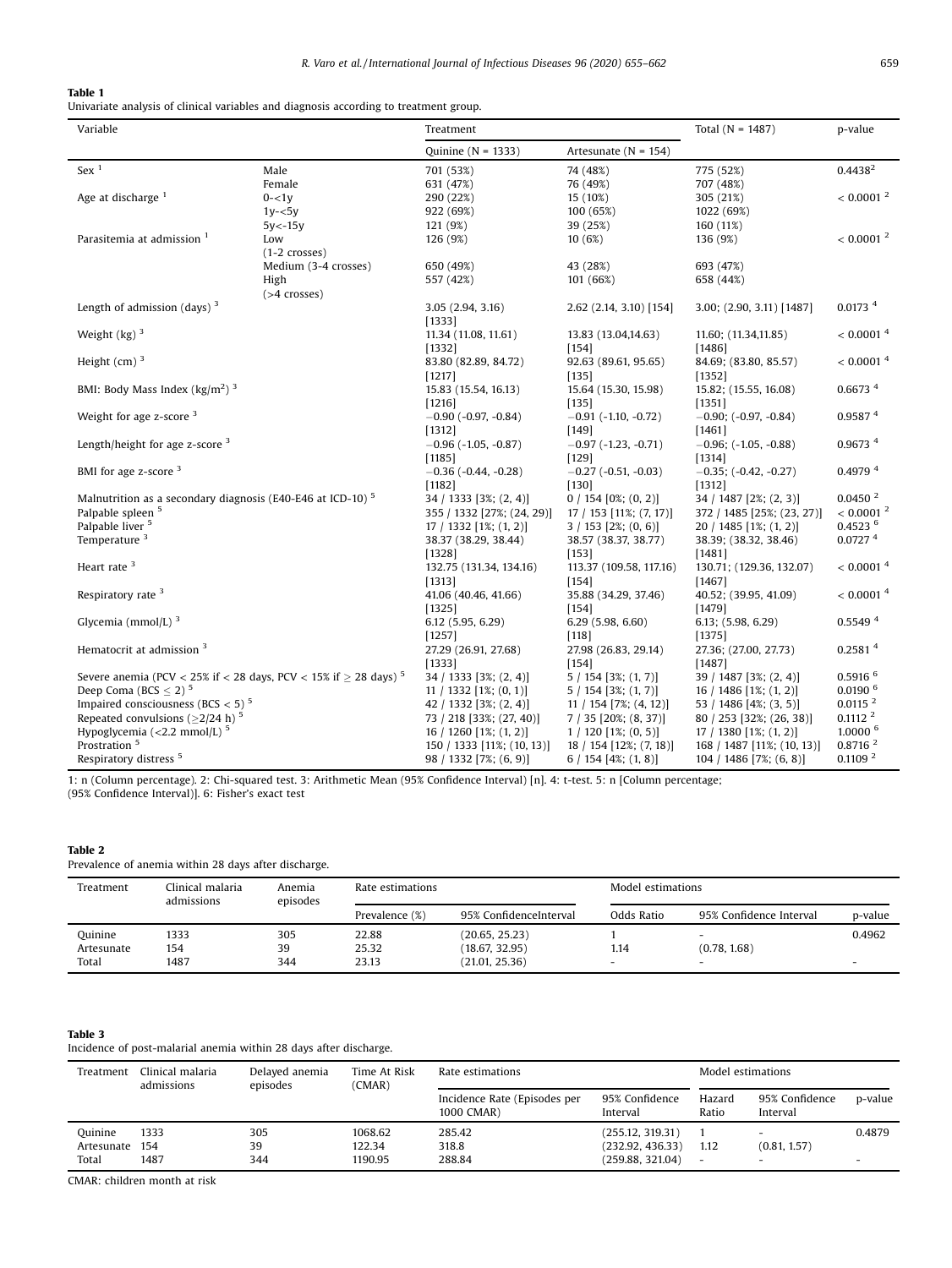<span id="page-5-0"></span>

Figure 2. Weighted log-rank test for the Cumulative Incidence of anaemia episodes: Chi2 = 0.48; p-value = 0.4877.

Figure 3 shows the cumulative incidence curve estimates for blood transfusions by treatment group (Weighted log-rank test for the Cumulative Incidence of blood transfusions: Chi2 = 4.23; p-value = 0.0398).

# Discussion

The overall prevalence of post-malarial anemia observed in the study was 23.13%, with an estimated incidence rate of 288.84 episodes/1,000 CMAR in the follow-up period (28 days after discharge). There were no differences between treatment groups, although the study showed a higher association of blood transfusion treatment with artesunate.

Rolling et al. [\(Rolling](#page-7-0) et al., 2014) conducted a prospective observational study to investigate delayed hemolysis in African children with severe malaria treated with parenteral artesunate and found a percentage of delayed hemolysis of 7% in a cohort of 72 children (7). Children who presented with delayed hemolysis were younger and had higher mean parasitemia than those without it. In a recent update of this study, Rolling et al. [\(Scheu](#page-7-0) et al., 2019) found a slightly lower percentage (5%) and stated that PADH and hyperparasitemia were associated with early malarial anemia ([Scheu](#page-7-0) et al., 2019). However, Rolling et al. used a restrictive definition of delayed hemolysis, taking into account levels of hemoglobin, lactate dehydrogenase, and haptoglobin during an active follow-up. This may explain the differences with the current analysis, which was based on passive detection, whereby only levels of hematocrit were evaluated without using specific markers of hemolysis. A prospective study developed in The Democratic Republic of the Congo ([Burri](#page-6-0) et al., 2014) in patients treated with parenteral artesunate also demonstrated a decrease in hemoglobin levels between days seven and 21 after treatment in 11.4% of patients. Only 1% of cases presented severe anemia during followup. All delayed anemia cases were clinically manageable and



Figure 3. Weighted log-rank test for the Cumulative Incidence of blood transfusions:  $Chi2(1) = 4.23$ ; p-value = 0.0398.

evolved without complications. Another recent study in 91 Ugandan children with severe malaria treated with parenteral artesunate found that none of those patients met their standardized definition of PADH ([Hawkes](#page-6-0) et al., 2019) and, like others, anemia was prevalent on admission. The abovementioned studies lacked a control group, and the criteria used to investigate anemia hindered the extrapolation and comparison with the results from the current analysis.

An open-label, randomized controlled trial study conducted in The Democratic Republic of Congo by Fanello et al. [\(Fanello](#page-6-0) et al., [2017](#page-6-0)) compared the proportion of children with a  $>$  10% reduction in hemoglobin during the six weeks after treatment with quinine or parenteral artesunate and was able to demonstrate that up to 5% of the patients in each group presented a delayed anemia episode. The authors could not show any statistically significant differences between groups of treatment ([Fanello](#page-6-0) et al., 2017). In a metaanalysis performed pooling data from a variety of clinical trials for the treatment of uncomplicated malaria with oral artemisinin derivatives, no association was found between the use of oral artemisinin-based therapies and the incidence of delayed anemia (defined as anemia -severe or not- observed any time of follow-up from day seven to day 28) although a significant drop of haemoglobin on day seven after treatment was detected ([Sagara](#page-7-0) et al., [2014\)](#page-7-0).

This study found a higher association of blood transfusions with the use of artesunate treatment. One possible explanation could be the decreases in malaria transmission and the associated changes in severe malaria presentation with older and less immune children in the artesunate period. Also, a less conservative use of blood products could have influenced these differences.

This study has several important limitations. First, most of the children included in the analysis received quinine in comparison to artesunate. This difference in the number of treatments may be explained for different reasons, including a decrease of malaria

#### Table 4

Incidence of blood transfusions within 28 days after discharge.

| Treatment  | Clinical malaria<br>admissions | Blood<br>transfusions | Time at Risk<br>(CMAR) | Rate estimations                           |                           | Model estimations        |                            |                          |  |
|------------|--------------------------------|-----------------------|------------------------|--------------------------------------------|---------------------------|--------------------------|----------------------------|--------------------------|--|
|            |                                |                       |                        | Incidence Rate<br>(Episodes per 1000 CMAR) | 95%<br>ConfidenceInterval | Hazard<br>Ratio          | 95% Confidence<br>Interval | p-value                  |  |
| Quinine    | 1333                           | 21                    | 1174.18                | 17.88                                      | (11.66, 27.43)            |                          | $\overline{\phantom{0}}$   | $\overline{\phantom{0}}$ |  |
| Artesunate | 154                            | 6                     | 134.14                 | 44.73                                      | (20.09, 99.56)            | 2.51                     | (1.01, 6.21)               | 0.0471                   |  |
| Total      | 1487                           | 27                    | 1308.32                | 20.64                                      | (14.15, 30.09)            | $\overline{\phantom{a}}$ | $\overline{\phantom{0}}$   | $\overline{\phantom{0}}$ |  |

CMAR: children month at risk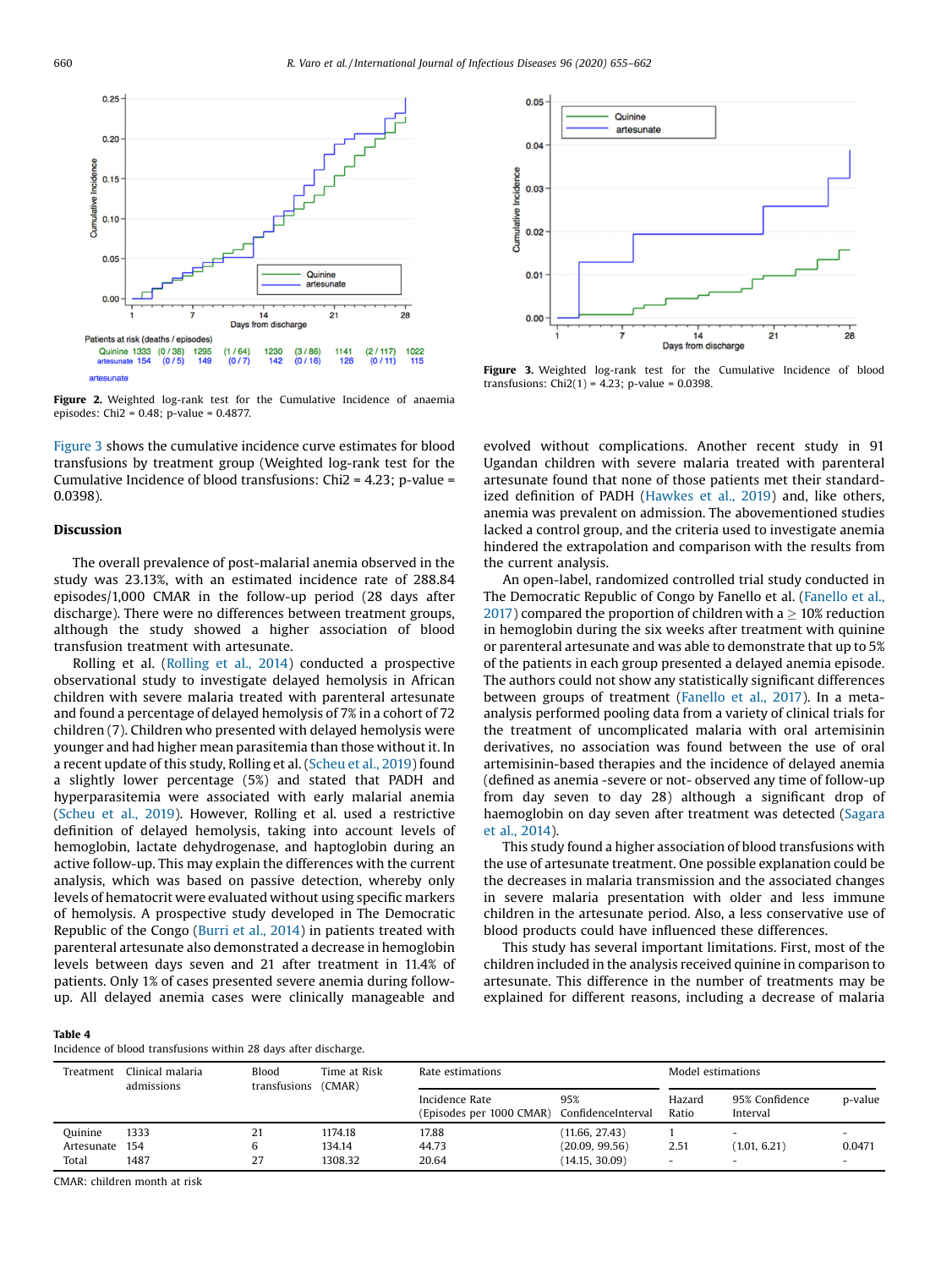<span id="page-6-0"></span>cases, more rational management of those cases -including severe ones- or a more extended period of quinine use.

Second, the study used hematocrit to define anemia, and it is well known that PCV may not accurately represent hemoglobin levels and the degree of anemia [\(Quinto](#page-7-0) et al., 2006). Third, more detailed data on other common causes of anemia such as iron deficiency, hemoglobinopathies, bacteremia, viral infections (Parvovirus B19, Epstein Barr Virus, HIV) or intestinal parasitic infections, which could have confounded the relation studied, were not systematically available, and therefore the post-malarial anemia is likely an overestimation (Moraleda et al., 2017). Besides, the absence of systematic follow-up of all discharged alive patients undoubtedly has contributed to missing a significant number of cases. This low follow-up rate is a good reason for caution in the generalization and extrapolation of the results. Finally, the relatively small sample size for the artesunate component (only 129 children treated with artesunate with a measure of their potential anemia available in the following 28 days) and the low number of anemia cases, may have impaired the statistical power of some of the comparisons; larger sample sizes could have helped to provide more conclusive evidence.

#### Conclusions

This study found a high overall frequency of post-malarial anemia in children in Mozambique but was unable to find differences in children treated with either intravenous quinine or parenteral artesunate. The high burden described in this study irrespective of the treatment received, and the high prevailing risk of multifactorial anemia in this setting, urgently call for the establishment of an active follow-up system to ensure the wellbeing of the ones who survive their malarial episodes.

## Authors' contribution

RV, LM, and QB conceived the study and contributed to the design. LQ, QB, and RV analyzed and interpreted the data. RV wrote the first draft of the manuscript, together with QB. All authors critically revised and approved the final manuscript.

#### Funding

No specific funding was received. Rosauro Varo had a fellowship from the program Río Hortega of the Instituto de Salud Carlos III (ISCIII) (CD16/00024) while the study was conducted.

## Availability of data and materials

The datasets used and/or analyzed in the current study are available from the corresponding author on reasonable request.

## Ethical approval and consent to participate

This study retrospectively assessed data collected in the context of routine clinical practice. The MSS in place at MDH has been approved by the National Bioethics Committee for Health of Mozambican (CNBS-IRB00002657). The analytical plan of this specific analysis was assessed and approved by CISM's Internal Scientific Committee.

#### Consent for publication

All the authors have read and approved the manuscript.

## Competing interests

The authors declare that they have no competing interests.

#### Acknowledgments

We thank all patients and their families for participation in this study. We thank the many nurses, field assistants, and hospital staff that cared for the patients and collected study data. ISGlobal is a member of the CERCA Programme, Generalitat de Catalunya (<http://cerca.cat/en/suma/>). CISM is supported by the Government of Mozambique and the Spanish Agency for International Development(AECID). We also thank Dr. Hernando del Portillo for interesting and constructive discussions about this paper.

## Appendix A. Supplementary data

Supplementary material related to this article can be found, in the online version, at doi:<https://doi.org/10.1016/j.ijid.2020.05.089>.

## References

- Arguin PM. Case definition: [postartemisinin](http://refhub.elsevier.com/S1201-9712(20)30396-9/sbref0005) delayed hemolysis. Blood 2014;124 [\(2\):157](http://refhub.elsevier.com/S1201-9712(20)30396-9/sbref0005)–8.
- Armindo Daniel Tiago NC, Paula Caupers, Samuel Mabunda. Normas de [tratamiento](http://refhub.elsevier.com/S1201-9712(20)30396-9/sbref0010) da Malária em [Moçambique.](http://refhub.elsevier.com/S1201-9712(20)30396-9/sbref0010) Ministerio de Saude (MISAU); 2011.
- Bassat Q, Guinovart C, Sigauque B, Aide P, Sacarlal J, [Nhampossa](http://refhub.elsevier.com/S1201-9712(20)30396-9/sbref0015) T, et al. Malaria in rural [Mozambique.](http://refhub.elsevier.com/S1201-9712(20)30396-9/sbref0015) Part II: Children admitted to hospital. Malar J 2008;7:37.
- Bassat Q, Guinovart C, Sigauque B, [Mandomando](http://refhub.elsevier.com/S1201-9712(20)30396-9/sbref0020) I, Aide P, Sacarlal J, et al. Severe malaria and [concomitant](http://refhub.elsevier.com/S1201-9712(20)30396-9/sbref0020) bacteraemia in children admitted to a rural Mozambican hospital. Trop Med Int Health [2009;14\(9\):1011](http://refhub.elsevier.com/S1201-9712(20)30396-9/sbref0020)–9.
- Burri C, Ferrari G, Ntuku HM, Kitoto AT, Duparc S, Hugo P, et al. [Delayed](http://refhub.elsevier.com/S1201-9712(20)30396-9/sbref0025) anemia after treatment with injectable artesunate in the [Democratic](http://refhub.elsevier.com/S1201-9712(20)30396-9/sbref0025) Republic of the Congo: a manageable issue. Am J Trop Med Hyg [2014;91\(4\):821](http://refhub.elsevier.com/S1201-9712(20)30396-9/sbref0025)–3.
- Cramer JP, [Lopez-Velez](http://refhub.elsevier.com/S1201-9712(20)30396-9/sbref0030) R, Burchard GD, Grobusch MP, de Vries PJ. Treatment of imported severe malaria with [artesunate](http://refhub.elsevier.com/S1201-9712(20)30396-9/sbref0030) instead of quinine—more evidence needed?. Malar J [2011;10:256](http://refhub.elsevier.com/S1201-9712(20)30396-9/sbref0030).
- Dondorp A, Nosten F, [Stepniewska](http://refhub.elsevier.com/S1201-9712(20)30396-9/sbref0035) K, Day N, White N. Artesunate versus quinine for treatment of severe falciparum malaria: a [randomised](http://refhub.elsevier.com/S1201-9712(20)30396-9/sbref0035) trial. Lancet 2005;366 [\(9487\):717](http://refhub.elsevier.com/S1201-9712(20)30396-9/sbref0035)–25.
- Dondorp AM, Fanello CI, [Hendriksen](http://refhub.elsevier.com/S1201-9712(20)30396-9/sbref0040) IC, Gomes E, Seni A, Chhaganlal KD, et al. [Artesunate](http://refhub.elsevier.com/S1201-9712(20)30396-9/sbref0040) versus quinine in the treatment of severe falciparum malaria in African children [\(AQUAMAT\):](http://refhub.elsevier.com/S1201-9712(20)30396-9/sbref0040) an open-label, randomised trial. Lancet (London, England) [2010;376\(9753\):1647](http://refhub.elsevier.com/S1201-9712(20)30396-9/sbref0040)–57.
- Fanello C, [Onyamboko](http://refhub.elsevier.com/S1201-9712(20)30396-9/sbref0045) M, Lee SJ, Woodrow C, Setaphan S, Chotivanich K, et al. Posttreatment haemolysis in African children with [hyperparasitaemic](http://refhub.elsevier.com/S1201-9712(20)30396-9/sbref0045) falciparum malaria; a [randomized](http://refhub.elsevier.com/S1201-9712(20)30396-9/sbref0045) comparison of artesunate and quinine. BMC Infect Dis [2017;17\(1\):575.](http://refhub.elsevier.com/S1201-9712(20)30396-9/sbref0045)
- Fine JP, Gray RJ. A proportional hazards model for the [subdistribution](http://refhub.elsevier.com/S1201-9712(20)30396-9/sbref0050) of a competing risk. J Am Stat Assoc [1999;94:496](http://refhub.elsevier.com/S1201-9712(20)30396-9/sbref0050)–509.
- [Gomez-Junyent](http://refhub.elsevier.com/S1201-9712(20)30396-9/sbref0055) J, Ruiz-Panales P, Calvo-Cano A, Gascon J, Munoz J. Delayed [haemolysis](http://refhub.elsevier.com/S1201-9712(20)30396-9/sbref0055) after artesunate therapy in a cohort of patients with severe imported malaria due to [Plasmodium](http://refhub.elsevier.com/S1201-9712(20)30396-9/sbref0055) falciparum. Enferm Infecc Microbiol Clin [2017;35\(8\):516](http://refhub.elsevier.com/S1201-9712(20)30396-9/sbref0055)–9.
- Guinovart C, Bassat Q, Sigaúque B, Aide P, Sacarlal J, [Nhampossa](http://refhub.elsevier.com/S1201-9712(20)30396-9/sbref0060) T, et al. Malaria in rural [Mozambique.](http://refhub.elsevier.com/S1201-9712(20)30396-9/sbref0060) Part I: Children attending the outpatient clinic. Malar J [2008;7\(1\):1](http://refhub.elsevier.com/S1201-9712(20)30396-9/sbref0060)–9.
- Gray RJ. A class of K-sample tests for comparing the [cumulative](http://refhub.elsevier.com/S1201-9712(20)30396-9/sbref0065) incidence of a competing risk. Ann Stat [1988;16:1141](http://refhub.elsevier.com/S1201-9712(20)30396-9/sbref0065)–54.
- Hawkes MT, Opoka RO, Conroy AL, [Elphinstone](http://refhub.elsevier.com/S1201-9712(20)30396-9/sbref0070) RE, Hume HA, Namasopo S, et al. Anemia and transfusion [requirements](http://refhub.elsevier.com/S1201-9712(20)30396-9/sbref0070) among Ugandan children with severe malaria treated with [intravenous](http://refhub.elsevier.com/S1201-9712(20)30396-9/sbref0070) artesunate. Pediatr Hematol Oncol [2019;1](http://refhub.elsevier.com/S1201-9712(20)30396-9/sbref0070)–13.
- [Jaureguiberry](http://refhub.elsevier.com/S1201-9712(20)30396-9/sbref0075) S, Ndour PA, Roussel C, Ader F, Safeukui I, Nguyen M, et al. [Postartesunate](http://refhub.elsevier.com/S1201-9712(20)30396-9/sbref0075) delayed hemolysis is a predictable event related to the lifesaving effect of artemisinins. Blood  $2014;124(2):167-75$  $2014;124(2):167-75$ .
- [Jaureguiberry](http://refhub.elsevier.com/S1201-9712(20)30396-9/sbref0080) S, Thellier M, Ndour PA, Ader F, Roussel C, Sonneville R, et al. Delayed-onset hemolytic anemia in patients with [travel-associated](http://refhub.elsevier.com/S1201-9712(20)30396-9/sbref0080) severe malaria treated with [artesunate,](http://refhub.elsevier.com/S1201-9712(20)30396-9/sbref0080) France, 2011–2013. Emerg Infect Dis 2015;21 [\(5\):804](http://refhub.elsevier.com/S1201-9712(20)30396-9/sbref0080)–12.
- [Kassebaum](http://refhub.elsevier.com/S1201-9712(20)30396-9/sbref0085) NJ, Jasrasaria R, Naghavi M, Wulf SK, Johns N, Lozano R, et al. A [systematic](http://refhub.elsevier.com/S1201-9712(20)30396-9/sbref0085) analysis of global anemia burden from 1990 to 2010. Blood 2014;123 [\(5\):615](http://refhub.elsevier.com/S1201-9712(20)30396-9/sbref0085)–24.
- [Kreeftmeijer-Vegter](http://refhub.elsevier.com/S1201-9712(20)30396-9/sbref0090) AR, van Genderen PJ, Visser LG, Bierman WF, Clerinx J, van Veldhuizen CK, et al. Treatment outcome of [intravenous](http://refhub.elsevier.com/S1201-9712(20)30396-9/sbref0090) artesunate in patients with severe malaria in the Netherlands and Belgium. Malar J 2012:11:102.
- Kurth F, [Develoux](http://refhub.elsevier.com/S1201-9712(20)30396-9/sbref0095) M, Mechain M, Malvy D, Clerinx J, Antinori S, et al. Severe malaria in Europe: an 8-year multi-centre observational study. Malar J [2017;16\(1\):57.](http://refhub.elsevier.com/S1201-9712(20)30396-9/sbref0095)
- Lahoud JS, Lahoud OB, Lin YS, Ghitan M, [Chapnick](http://refhub.elsevier.com/S1201-9712(20)30396-9/sbref0100) EK, Solomon WB, et al. [Artesunate-related](http://refhub.elsevier.com/S1201-9712(20)30396-9/sbref0100) fever and delayed hemolysis in a returning traveler. IDCases [2015;2\(2\):63](http://refhub.elsevier.com/S1201-9712(20)30396-9/sbref0100)–5.
- Moraleda C, Aguilar R, Quinto L, [Nhampossa](http://refhub.elsevier.com/S1201-9712(20)30396-9/sbref0105) T, Renom M, Nhabomba A, et al. Anaemia in hospitalised preschool children from a rural area in [Mozambique:](http://refhub.elsevier.com/S1201-9712(20)30396-9/sbref0105) a case control study in search for aetiological agents. BMC Pediatr [2017;17\(1\):63](http://refhub.elsevier.com/S1201-9712(20)30396-9/sbref0105).